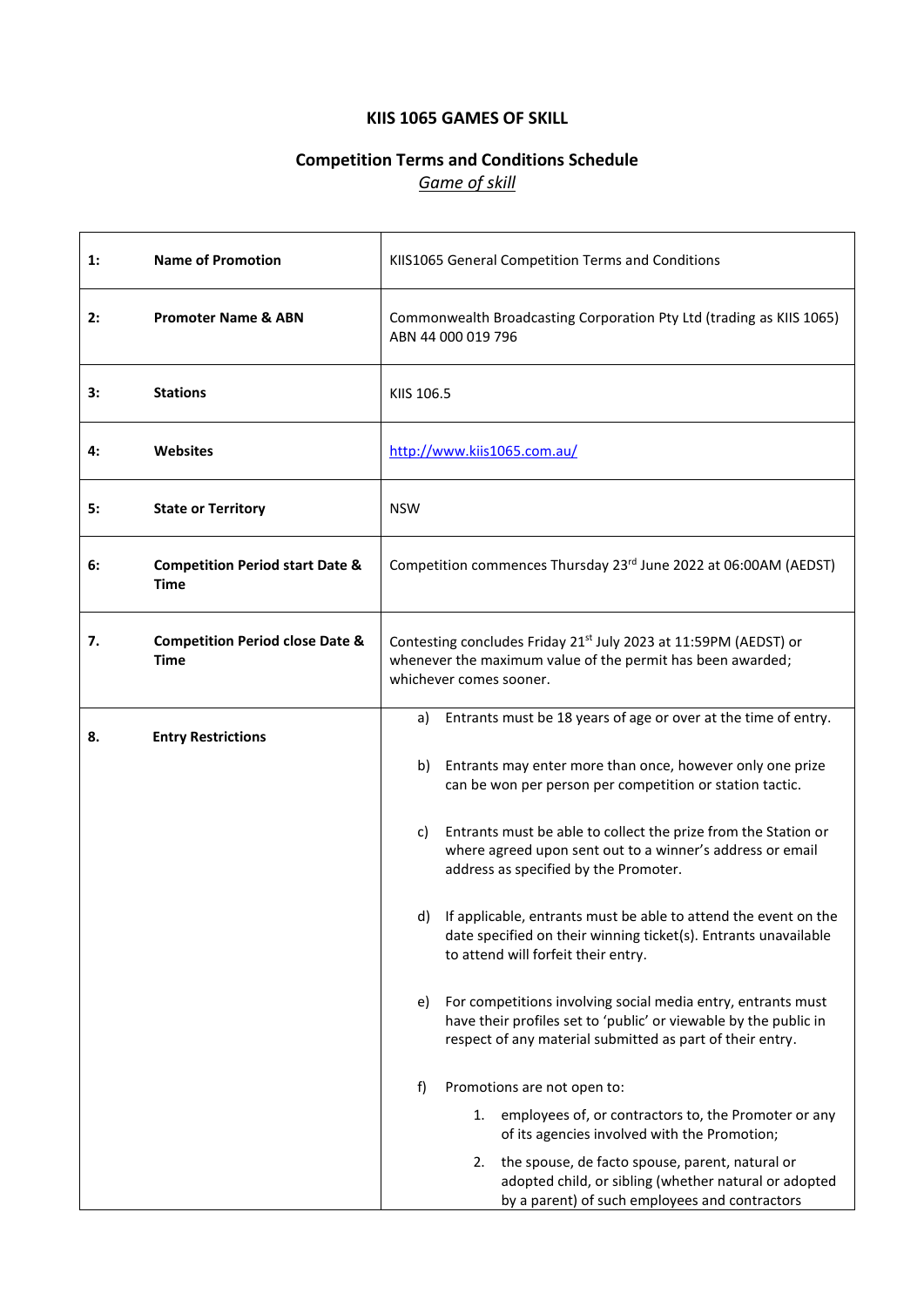|    |              |               |         |                            | (whether or not they live in the same household);                                                                                                                                                                                                                                                                                                                                                                                        |
|----|--------------|---------------|---------|----------------------------|------------------------------------------------------------------------------------------------------------------------------------------------------------------------------------------------------------------------------------------------------------------------------------------------------------------------------------------------------------------------------------------------------------------------------------------|
|    |              |               |         | 3.                         | any person who is discovered to have used or<br>attempted to use any more than one name in order to<br>qualify to win any Promotion run by the Promoter<br>except in the case of a legal change of name;                                                                                                                                                                                                                                 |
|    |              |               |         | 4.                         | any person where that person or anyone from the<br>same family or household has won a prize or prizes<br>from the Promoter on the radio station or on any<br>station owned or controlled by the Australian Radio<br>Network valued either individually or collectively at<br>more than \$500 in the 30 days prior to the<br>commencement of the Promotion, or \$20,000 in the 6<br>months prior to the commencement of the<br>Promotion. |
|    |              |               | g)      |                            | Entrants who provide incorrect, misleading or fraudulent<br>information are ineligible in the promotion and all entries of an<br>entrant who is deemed by the Promoter to have provided<br>incorrect or misleading information may, at the discretion of<br>the Promoter be deemed invalid.                                                                                                                                              |
|    |              |               | h)      |                            | Entrants must not have any prior criminal convictions, AVOs or<br>Police records and the Promoter reserves the right to<br>terminate their involvement with the Entrant if this if found to<br>be in breach at any time throughout the contesting period.                                                                                                                                                                                |
| 9. | How to enter | Phone entry:  |         |                            |                                                                                                                                                                                                                                                                                                                                                                                                                                          |
|    |              |               |         |                            | At various times during the Competition Period:                                                                                                                                                                                                                                                                                                                                                                                          |
|    |              |               |         |                            | (a) listeners will be invited to call 13 1065 during a specified time                                                                                                                                                                                                                                                                                                                                                                    |
|    |              |               | period; |                            |                                                                                                                                                                                                                                                                                                                                                                                                                                          |
|    |              | (b)           |         | Promoter).                 | entrants who successfully call 13 1065 and are selected by the<br>Promoter and meet any specified criteria (in its absolute discretion)<br>will receive a prize(major or minor as determined by the Promoter)<br>or receive an entry into a further challenge (as determined by the                                                                                                                                                      |
|    |              | Online entry: |         |                            |                                                                                                                                                                                                                                                                                                                                                                                                                                          |
|    |              |               |         |                            | (a) Participants must visit their Station Website during the Competition<br>Period and fully complete the online entry form, including by<br>providing their name, address, contact number and email address.<br>Entrants may be selected to go through to the next round (if<br>applicable) by selection, judging or entry into a further draw.                                                                                         |
|    |              | (b)           |         |                            | As specified in the competition's individual terms and conditions,<br>the Promoter will select or judge a specified number of entries and<br>those entrants will be deemed a winner and receive a prize.                                                                                                                                                                                                                                 |
|    |              |               |         | <b>Social Media entry:</b> |                                                                                                                                                                                                                                                                                                                                                                                                                                          |
|    |              |               |         |                            | During the Competition Period:                                                                                                                                                                                                                                                                                                                                                                                                           |
|    |              |               |         | Promoter.                  | (a) Listeners will be invited to via Station on-air commercials to visit<br>the station Facebook/ Twitter/ Instagram enter via a comment,<br>caption, photo entry, hash tag or any other means stipulated by the                                                                                                                                                                                                                         |
|    |              | (b)           |         |                            | As specified in the competition's individual terms and conditions,<br>the Promoter will select or judge a specified number of entries and                                                                                                                                                                                                                                                                                                |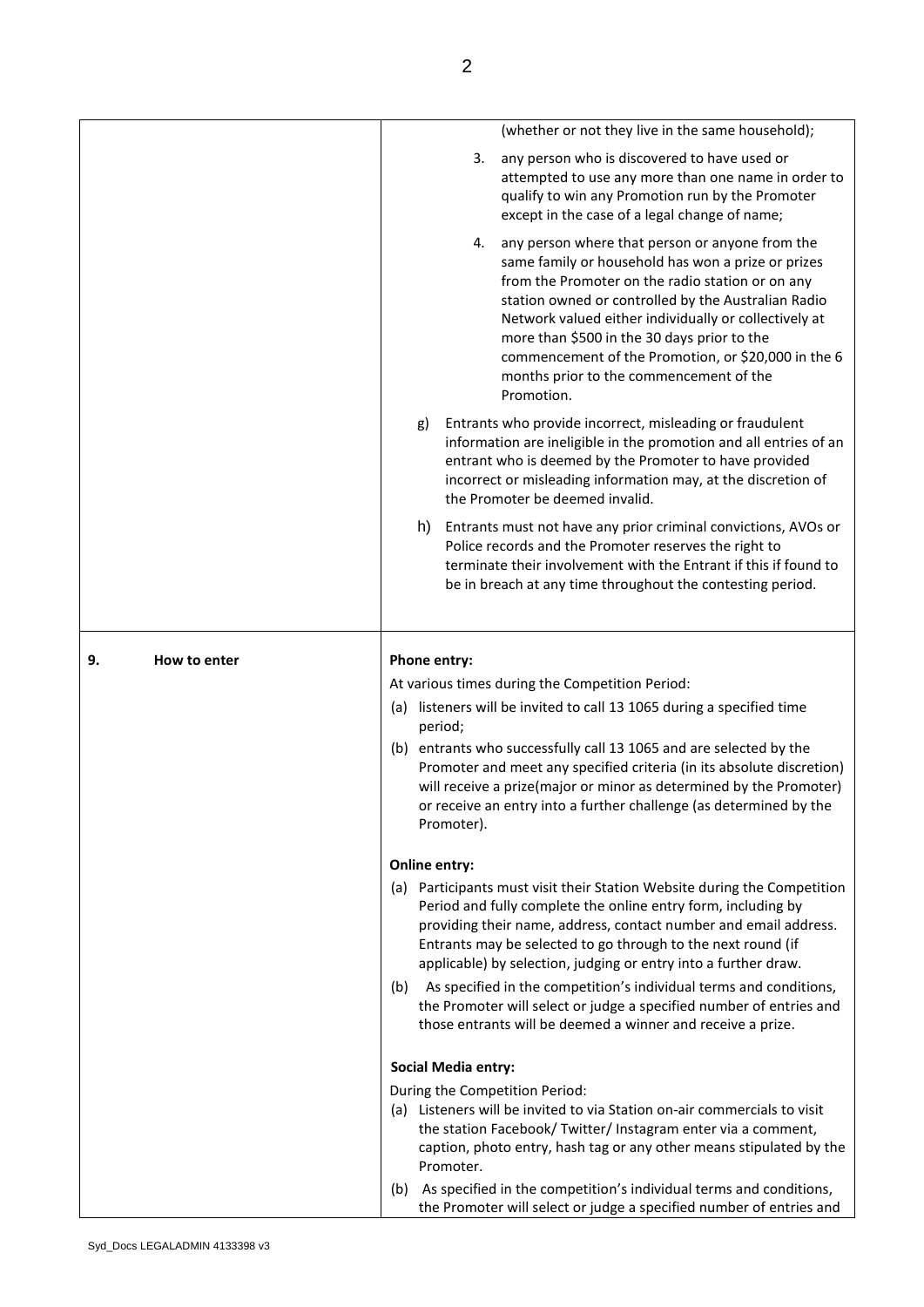|                                 |                              | those entrants will be deemed a winner and receive a prize.                                                                                                                                                                                                                                                                                                                                                                        |  |
|---------------------------------|------------------------------|------------------------------------------------------------------------------------------------------------------------------------------------------------------------------------------------------------------------------------------------------------------------------------------------------------------------------------------------------------------------------------------------------------------------------------|--|
| 10.                             | <b>Limitation on entries</b> | Entrants may enter as many times as they like.                                                                                                                                                                                                                                                                                                                                                                                     |  |
|                                 |                              | However, once the prize threshold of \$500 or more is won (through<br>singular or multiple prizes available through Australian Radio Network),<br>a 30 day stand down period will come into place.                                                                                                                                                                                                                                 |  |
|                                 |                              | Any person where that person or anyone from the same family or<br>household has won a prize or prizes from the Promoter on the radio<br>station (or on any station owned or controlled by the Australian Radio<br>Network) valued either individually, or collectively at more than \$500 in<br>the 30 days prior to the commencement of the Promotion, or \$20,000<br>in the 6 months prior to the commencement of the Promotion. |  |
| <b>Challenge Details</b><br>11. |                              | At various times across the promotional period, the Promoter will solicit<br>for callers to play selected games or challenges by calling a dedicated<br>promotional number (13 1065).                                                                                                                                                                                                                                              |  |
|                                 |                              | Contesting will take place weekdays only (excluding public holidays),<br>unless stipulated otherwise by the Promoter.                                                                                                                                                                                                                                                                                                              |  |
|                                 |                              | The opening and closing time for calls to be received on each contesting<br>day will be at the absolute discretion of the Promoter.                                                                                                                                                                                                                                                                                                |  |
|                                 |                              | At any time during contesting the announcer may give the contestant<br>any additional challenges. Examples including, but not limited to:<br>A bonus question<br>The opportunity to donate their winnings, or part of their<br>winnings to charity,<br>Double or nothing.                                                                                                                                                          |  |
|                                 |                              | Rules will be stipulated on air by the Promoter, at their absolute<br>discretion.                                                                                                                                                                                                                                                                                                                                                  |  |
|                                 |                              | Each day during the Competition Period, the Station will encourage<br>registration by potential challengers via commercial airtime. Each<br>potential challenger wishing to be registered in the competition must<br>complete in full, a registration form available at the Station Website.<br>The Station will select a number of challengers who it believes, based on<br>valid registrations received:                         |  |
|                                 |                              | have an appeal for radio;<br>(a)<br>(b)<br>are capable of performing the challenges on the Challenge Date;                                                                                                                                                                                                                                                                                                                         |  |
|                                 |                              | and                                                                                                                                                                                                                                                                                                                                                                                                                                |  |
|                                 |                              | (c)<br>are consistent with the Station's style of irreverence and humour;<br>(d)<br>any other criteria stipulated by the Promoter.                                                                                                                                                                                                                                                                                                 |  |
|                                 |                              | Challenge details: In some cases the challenges will involve various<br>physical activities which will test a challenger's physical agility.                                                                                                                                                                                                                                                                                       |  |
|                                 |                              | If the challenger satisfactorily completes the challenge within the time<br>specified and in accordance with any other criteria for success as                                                                                                                                                                                                                                                                                     |  |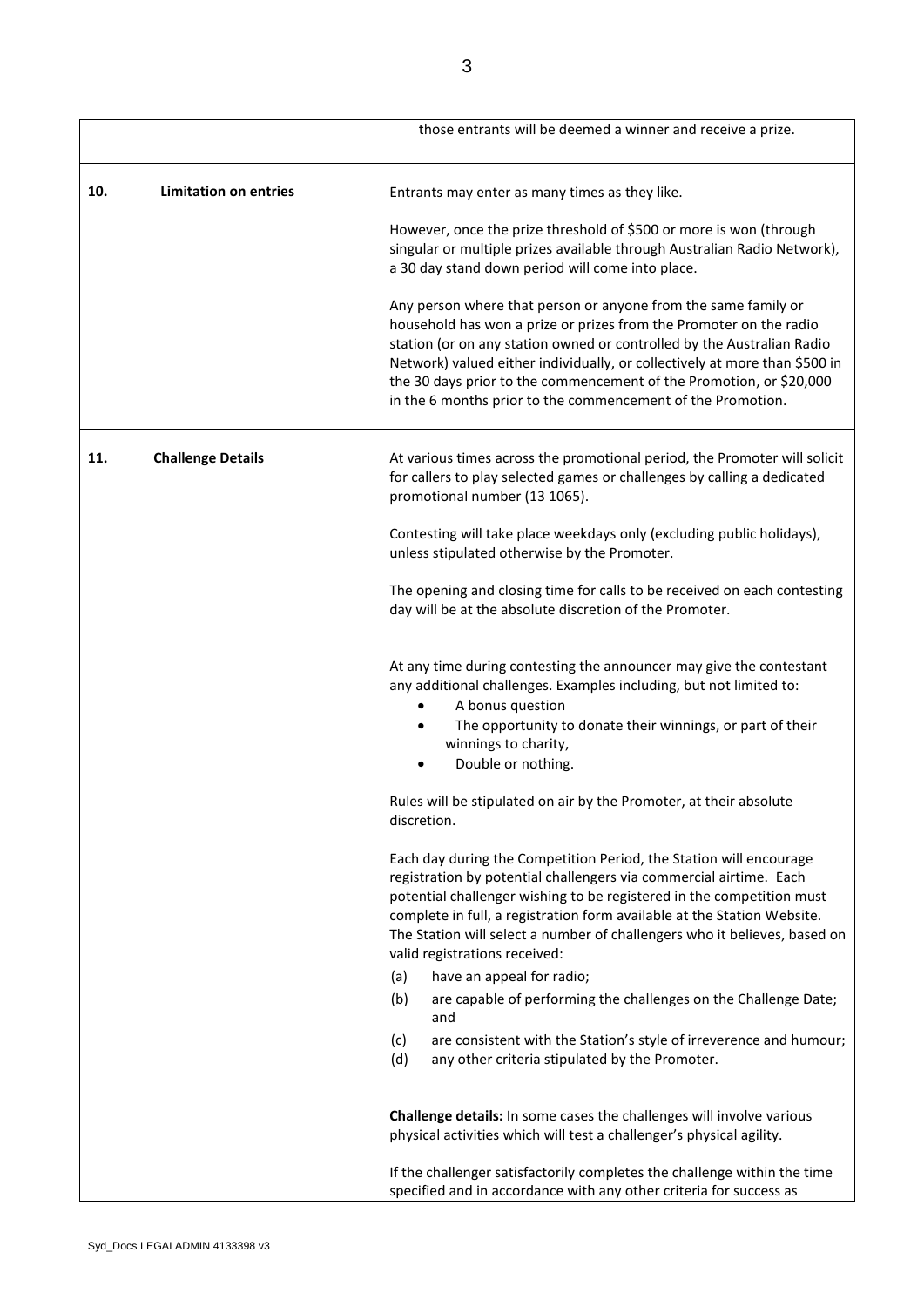|     |                                 | specified by the Station, the challenger will win a prize. Should the<br>challenger refuse or fail to satisfactorily complete the challenge within<br>the time specified, they will forgo any prize and the Station will not be<br>required to conduct the challenge again. The Station's decision as to<br>the result of the challenge is final and no correspondence will be<br>entered into.<br>Challengers may be required to complete a medical questionnaire<br>and/or sign an indemnity/waiver prior to taking part in any challenge.<br>The Promoter reserves the right to disqualify anyone it deems<br>unsuitable to participate in a challenge based on potential risk to their<br>health. |
|-----|---------------------------------|-------------------------------------------------------------------------------------------------------------------------------------------------------------------------------------------------------------------------------------------------------------------------------------------------------------------------------------------------------------------------------------------------------------------------------------------------------------------------------------------------------------------------------------------------------------------------------------------------------------------------------------------------------------------------------------------------------|
| 12. | <b>Judging Criteria</b>         | Each valid entry will be individually judged (by representatives of the<br>Promoter) based on, among other things which may include: creativity,<br>humour and suitability for radio.                                                                                                                                                                                                                                                                                                                                                                                                                                                                                                                 |
| 13: | <b>Prize Details</b>            | There are up to 2,000 individual prizes that will be given out across the<br>Kyle and Jackie O show, through multiple segments and show<br>benchmarks.<br>It is at the discretion of the promoter as to how these prizes are given<br>away.                                                                                                                                                                                                                                                                                                                                                                                                                                                           |
|     |                                 | When the prize is cash:<br>The prize will be transferred to the winner's nominated bank account<br>via electronic funds transfer (or to the nominated bank account of the<br>winner's parent/guardian if the winner is under 18 years of age) OR The<br>prize will be awarded to the winner (or to the winner's parent/guardian<br>if the winner is under 18 years of age) in the form of a cheque.                                                                                                                                                                                                                                                                                                   |
| 14: | <b>Total Prize Value</b>        | The prize values will alternate across the full campaign period, with a<br>minimum value of \$10, and a maximum prize value of \$1,000 (inc. GST)<br>per prize.                                                                                                                                                                                                                                                                                                                                                                                                                                                                                                                                       |
|     |                                 | The prize pool value will not exceed \$100,000.                                                                                                                                                                                                                                                                                                                                                                                                                                                                                                                                                                                                                                                       |
| 15: | <b>Winner Notification</b>      | Winners will be notified:<br>via mail                                                                                                                                                                                                                                                                                                                                                                                                                                                                                                                                                                                                                                                                 |
|     |                                 | via email                                                                                                                                                                                                                                                                                                                                                                                                                                                                                                                                                                                                                                                                                             |
|     |                                 | via telephone                                                                                                                                                                                                                                                                                                                                                                                                                                                                                                                                                                                                                                                                                         |
|     |                                 | in person<br>on air at the time of winning                                                                                                                                                                                                                                                                                                                                                                                                                                                                                                                                                                                                                                                            |
|     |                                 | on the Station Website                                                                                                                                                                                                                                                                                                                                                                                                                                                                                                                                                                                                                                                                                |
| 16: | <b>Prize Claim and Delivery</b> | Unless otherwise specified he Promoter, prize/s must be claimed within<br>3 months of their win date.<br>Unless otherwise specified by the Promoter, prize/s will be delivered to                                                                                                                                                                                                                                                                                                                                                                                                                                                                                                                     |
|     |                                 | the winner's residential address via mail, email OR prize/s will be<br>available for collection by the winner from the Station (or by the                                                                                                                                                                                                                                                                                                                                                                                                                                                                                                                                                             |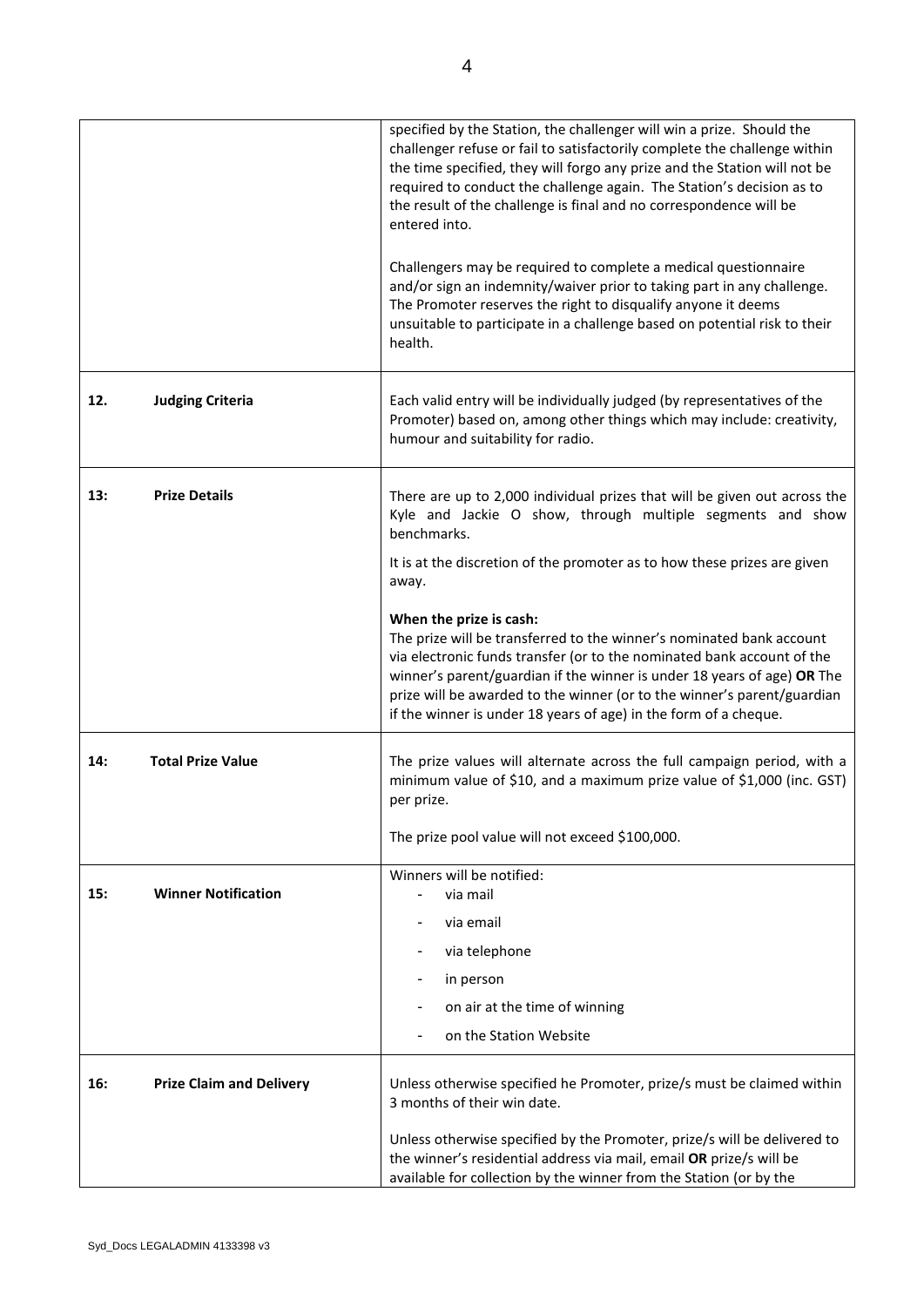|     |                           | winner's parent/guardian if the winner is under 18 years of age).                                                                                                                                                                                                                                                                                                                                                                                                                                                                      |
|-----|---------------------------|----------------------------------------------------------------------------------------------------------------------------------------------------------------------------------------------------------------------------------------------------------------------------------------------------------------------------------------------------------------------------------------------------------------------------------------------------------------------------------------------------------------------------------------|
|     |                           | The Station will contact the winner when their prize is ready for<br>collection.                                                                                                                                                                                                                                                                                                                                                                                                                                                       |
|     |                           |                                                                                                                                                                                                                                                                                                                                                                                                                                                                                                                                        |
| 17. | <b>Special conditions</b> | General<br>The Promoter's decision is final and no correspondence will be entered<br>into regarding the award of any prize or the pronouncement of a winner<br>or winners (as applicable).                                                                                                                                                                                                                                                                                                                                             |
|     |                           | Should any elements of a prize be changed, moved, cancelled or not<br>available for any unforeseen reason, the Promoter takes no<br>responsibility and the Prize Winners will not be compensated.                                                                                                                                                                                                                                                                                                                                      |
|     |                           | Prizes awarded are subject to availability and are at the complete<br>discretion of the Promoter. Prizes are subject to COVID restrictions and<br>travel restrictions. Compliance with any public health requirements is<br>the responsibility of the winner (and their companions). The Promoter<br>makes no representation as to the conditions at the location and is not<br>responsible if the prize is unable to be fulfilled due to COVID restrictions<br>or any other external circumstances outside of the Promoter's control. |
|     |                           | Prior to acceptance of any prize, the Promoter may require the winner<br>to sign documents including a prize acceptance form, consent to<br>broadcast (such as an image or footage release), liability or publicity<br>waiver or indemnity form. Any winner that fails to sign any required<br>documentation as requested by the Promoter may be disqualified from<br>the promotion.                                                                                                                                                   |
|     |                           | It may also be a condition of being a prize winner that winners be<br>available for on-air interviews and/or in-studio and/or on location<br>interviews, photos or videos as part of redeeming a prize.                                                                                                                                                                                                                                                                                                                                |
|     |                           | Should there be any technical malfunctions for any reason, the<br>Promoter has the option to extend the time period for giveaways<br>and/or change the specified day. The Promoter will then stipulate on air<br>the new end time of the competition. Where applicable, contestants<br>may at the absolute discretion of the Promoter be awarded the prize off<br>air.                                                                                                                                                                 |
|     |                           | Should the contesting segment not be able to run live, the Promoter will<br>pre-record a segment with random callers from another contest set for<br>this promotion which will run on the pre-recorded show day. Any caller<br>who is chosen to participate in a pre-recorded segment will be made<br>aware at the time of calling. Anyone who takes part in a pre-recorded<br>segment will have their minor or major prizes awarded in accordance<br>with a 'live' segment win.                                                       |
|     |                           | Prizes awarded are subject to availability and are at the complete<br>discretion of the Promoter.                                                                                                                                                                                                                                                                                                                                                                                                                                      |
|     |                           | <b>Information collected</b><br>The Entrant acknowledges and agrees that their personal information<br>will be collected for the purpose of administering the competition and<br>arranging for the prize to be provided to the winning Entrants, and<br>otherwise in accordance with the Promoter's privacy statement at                                                                                                                                                                                                               |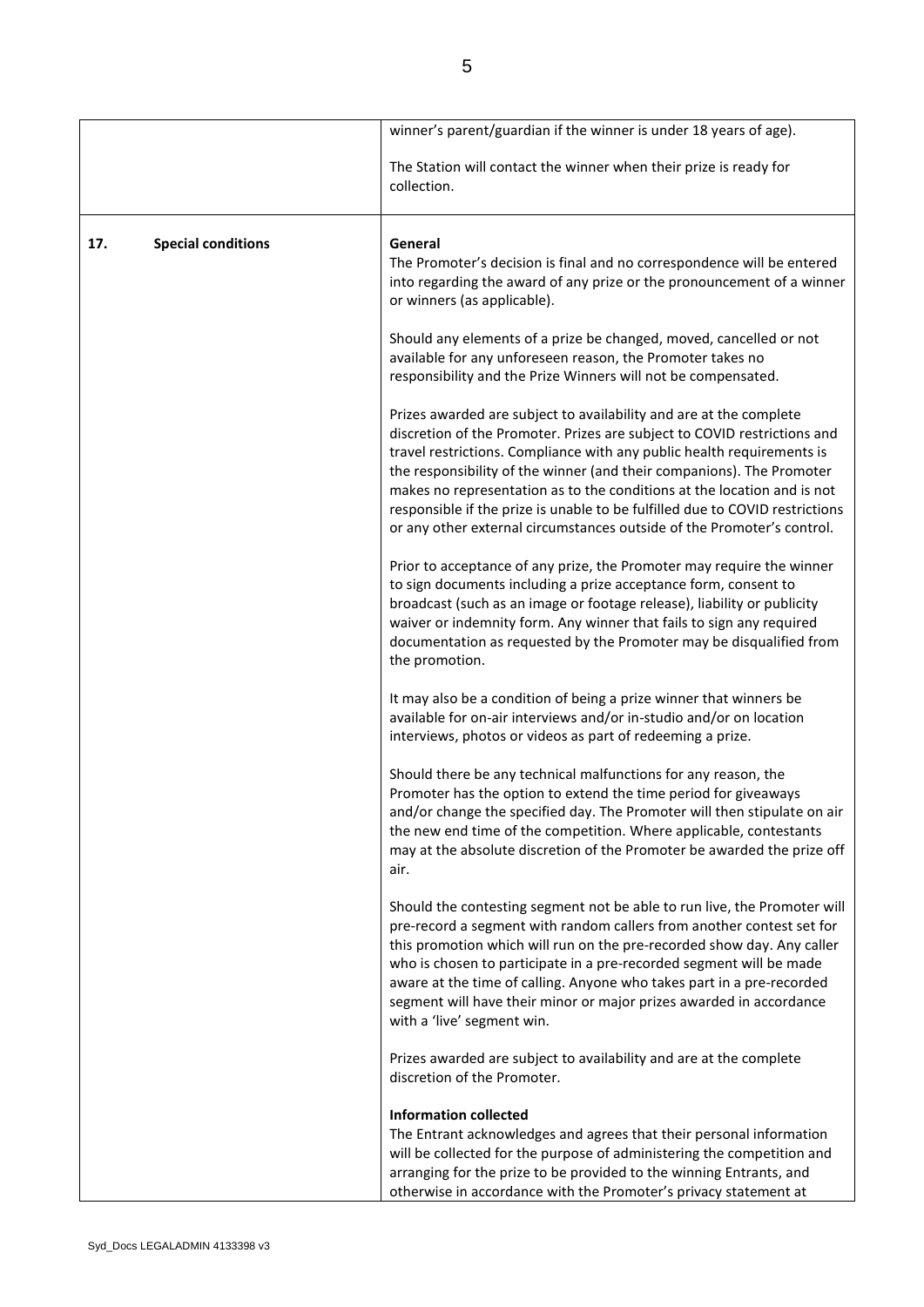| http://www.arn.com.au/about-us/privacy-policy/.                                                                                                                                                                                                                                                                                                                                                                                                                                                                       |
|-----------------------------------------------------------------------------------------------------------------------------------------------------------------------------------------------------------------------------------------------------------------------------------------------------------------------------------------------------------------------------------------------------------------------------------------------------------------------------------------------------------------------|
| <b>Events (if applicable)</b>                                                                                                                                                                                                                                                                                                                                                                                                                                                                                         |
| Entrants must be able to attend the event on the specified<br>date, or at a specific venue. Entrants unavailable to attend will<br>forfeit their entry.                                                                                                                                                                                                                                                                                                                                                               |
| Once a winner has been allocated tickets to an event, they are<br>ineligible to win any additional tickets to the same event.                                                                                                                                                                                                                                                                                                                                                                                         |
| Photos/Videos and other material submitted as part of entry<br>By entering this competition, Entrants agree that:<br>All photos, videos or other material submitted as part of their<br>entry and owned by them;<br>Materials do not contain images or copyright materials of<br>$\bullet$<br>anyone else unless they have the express consent of that<br>person(s);                                                                                                                                                  |
| Materials do not contain anything which is (as determined by<br>$\bullet$<br>the Promoter in its discretion) obscene, defamatory, or<br>otherwise inappropriate.<br>For the avoidance of doubt, the Promoter reserves the right to<br>invalidate any entry which does not meet the criteria above.                                                                                                                                                                                                                    |
|                                                                                                                                                                                                                                                                                                                                                                                                                                                                                                                       |
| <b>Travel (if applicable)</b><br>Travel must be taken on the date to be specified by the<br>Promoter/ is subject to black-out period as specified by the<br>Prize Provider. If a winner and travelling companion are, for<br>whatever reason, unable to travel during these dates or do not                                                                                                                                                                                                                           |
| take an element of the prize within the time stipulated, then<br>that element of the prize will be forfeited by the winner.<br>The winner (and their travelling companion) is responsible for<br>$\bullet$<br>all other expenses not listed above including but not limited to<br>meals (other than those specified), incidentals, mini-bar,<br>laundry, room service, phone calls, gratuities, optional                                                                                                              |
| activities and excursions, freight, excess baggage, ground<br>transport, visas, spending money, travel insurance and all<br>transfers, including travel costs to and from their closest capital<br>city airport if the winner is from a regional area. A credit card<br>imprint may be required at check-in to the hotel, for all<br>incidental charges.                                                                                                                                                              |
| It is the traveller's personal responsibility to ensure that they<br>$\bullet$<br>have valid documentation, including but not limited to valid<br>passports and visas which meet the requirements of<br>immigration and other government authorities at the<br>destinations. Any fines, penalties, payments of expenditures<br>incurred as a result of such documents not meeting the<br>requirements of those authorities will be the sole responsibility<br>of the traveller.                                       |
| All prize travel will be subject to the carrier's General<br>Conditions of Carriage. The Promoters and carrier make no<br>representations as to the safety, conditions or other issues that<br>may exist at any destination. By entering this Competition, and<br>by collecting the prize, the winner acknowledges and accepts<br>that driving, travel and any other activities comprising the<br>prize, are inherently dangerous and may result in death, injury,<br>incapacity, damage to property or other losses. |
| The Promoter strongly recommends that all winners take out<br>travel insurance and consult the www.smartraveller.gov.au                                                                                                                                                                                                                                                                                                                                                                                               |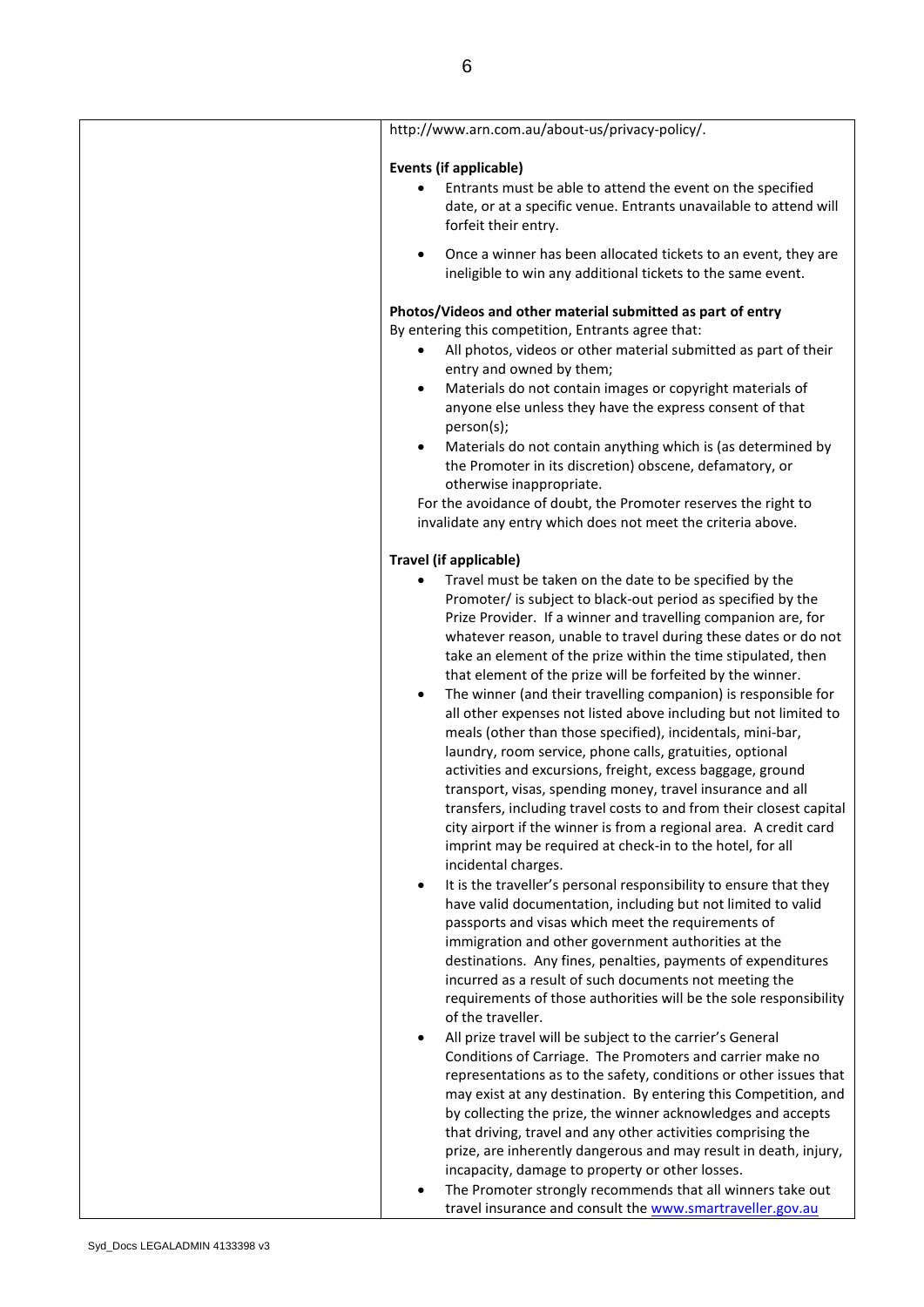| website prior to travelling.                                                                                                                                                                                                                                                                                                                                                                                                                                                                                                                                                                                                                                                                              |
|-----------------------------------------------------------------------------------------------------------------------------------------------------------------------------------------------------------------------------------------------------------------------------------------------------------------------------------------------------------------------------------------------------------------------------------------------------------------------------------------------------------------------------------------------------------------------------------------------------------------------------------------------------------------------------------------------------------|
| Cars (if applicable)<br>Unless otherwise stated above, motor vehicles awarded as prizes come<br>inclusive of on-road costs and registration for a period of 12 months or<br>less. Only the optional extras specifically stated will be provided with<br>the vehicle.                                                                                                                                                                                                                                                                                                                                                                                                                                      |
| Photos/Videos and other material submitted as part of Entry<br>By entering this competition, Entrants agree that:<br>All photos, videos or other material submitted as part of their<br>entry and owned by them;<br>Materials do not contain images or copyright materials of<br>$\bullet$<br>anyone else unless they have the express consent of that<br>person(s);<br>Materials do not contain anything which is (as determined by<br>$\bullet$<br>the Promoter in its discretion) obscene, defamatory, or<br>otherwise inappropriate.<br>For the avoidance of doubt, the Promoter reserves the right to<br>invalidate any entry which does not meet the criteria above.                                |
| Consent to broadcast participation in contests<br>By entering this competition, Entrants grant to the Promoter a<br>perpetual, non-exclusive, royalty free licence to use the materials<br>and/or their name, image, voice, likeness, biographic information or any<br>other material that identifies them, including any photographic, visual<br>or sound recordings of the same (collectively, Recordings), for the<br>purposes of conducting the competition and for marketing and<br>promotional purposes.<br>By entering this Promotion you agree that ARN can contact you for<br>future promotions, including but not limited to, using your details and<br>broadcasting them on air and/or online. |
| <b>Contesting dates</b><br>Contesting dates for prize giveaways is at the absolute discretion of the<br>Promoter. Should for any reason the contesting dates need to change<br>(for example, due to talent being unavailable, technical difficulties with<br>the phones or other equipment, and/or any changes to prize<br>availability) the Promoter will communicate the date change on air,<br>online and/or on social. The Promoter also has the option to extend the<br>existing contesting day should it be required for any reason.                                                                                                                                                                |
| Promoter's right to request further information<br>The Promoter, in its sole and absolute discretion, may request for more<br>information with respect to an entry. Contact by the Promoter or the<br>Station does not mean that the entry is deemed the winner.                                                                                                                                                                                                                                                                                                                                                                                                                                          |
| Promoter's right to exclude any entrant<br>The Promoter reserves the right to exclude any entrant in its absolute<br>discretion, including should it deem an entrant to be unsuitable for<br>participation in the promotion.                                                                                                                                                                                                                                                                                                                                                                                                                                                                              |
| <b>Promoter's liability</b><br>Should any elements of the prize be changed, moved, cancelled or not<br>available for any unforeseen reason, the Promoter takes no<br>responsibility and the Prize Winners will not be compensated.                                                                                                                                                                                                                                                                                                                                                                                                                                                                        |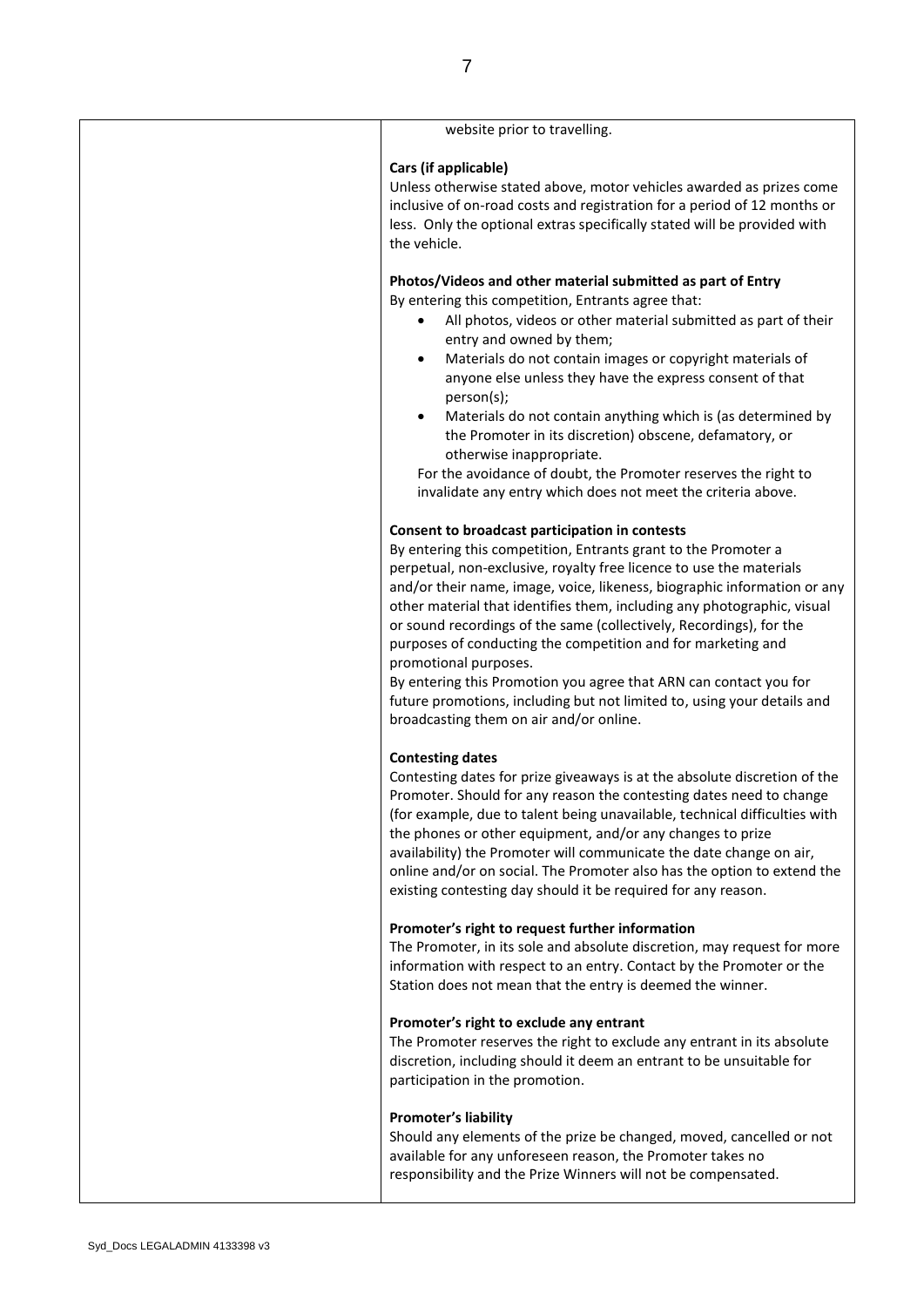| Contestants indemnify ARN against any claim, action, proceeding, loss<br>or expense arising out of any liability for claims by a third party, or any<br>claims they may have, caused by or in connection with their<br>participation in the Competition. The Promoter has no ongoing liability<br>to the entrant or their nominated person, for any reason whatsoever.                                             |
|--------------------------------------------------------------------------------------------------------------------------------------------------------------------------------------------------------------------------------------------------------------------------------------------------------------------------------------------------------------------------------------------------------------------|
| The Promoter reserves the right to provide hints and clues prior to the<br>contesting segment. Clues may be given away, without limitation, via<br>television, social networking sites and/or on the radio, at the absolute<br>discretion of the Promoter. Clues and hints may be also provided to the<br>contestant during the quiz. Clues and hints will be given at the complete<br>discretion of the Promoter. |

**The Australian Radio Network General Terms and Conditions as published on the Station Website and available from the Stations reception on request subject to such variations may be provided for in this Schedule.**

# **AUSTRALIAN RADIO NETWORK**

# **General Terms and Conditions for Promotions & Competitions**

The following document covers all promotions and competitions run by this radio station both On-Air & Online. There are sometimes additional Terms and Conditions applicable to certain competitions, these competition specific Terms can be found in the link under the relevant competition section contained on this site.

#### 1. **THIS DOCUMENT:**

- 1.1 The following General Terms & Conditions apply to all competitions, giveaways and promotions ("**Promotion/s**") run by this ("**Radio Station**").
- 1.2 In the event that a Competition Terms and Condition Schedule ("**Schedule**") has been published in respect of a Promotion then these General Terms and Conditions are subject to all terms and variations as are specified in the Schedule for the purposes of that Promotion.
- 1.3 The "**Promoter**" is the operating entity of the Radio Station unless otherwise specified in a Schedule for the Promotion.
- 1.4 These General Terms and Conditions and the terms and conditions of any applicable Schedule are collectively referred to as the "**Terms and Conditions**".

#### 2. **CONDITIONS OF ENTRY:**

2.1 By submitting an entry to a Promotion, the entrant acknowledges and agrees to be bound by the Terms and Conditions.

#### 3. **WHO MAY ENTER PROMOTIONS:**

- 3.1 Promotions are open to permanent residents in the State or Territory in which details of the Promotion are broadcast by the Radio Station unless otherwise specified in the Terms and Conditions.
- 3.2 Some Promotions will only be open to persons who are 18 years of age or older at the time of lodging their entry.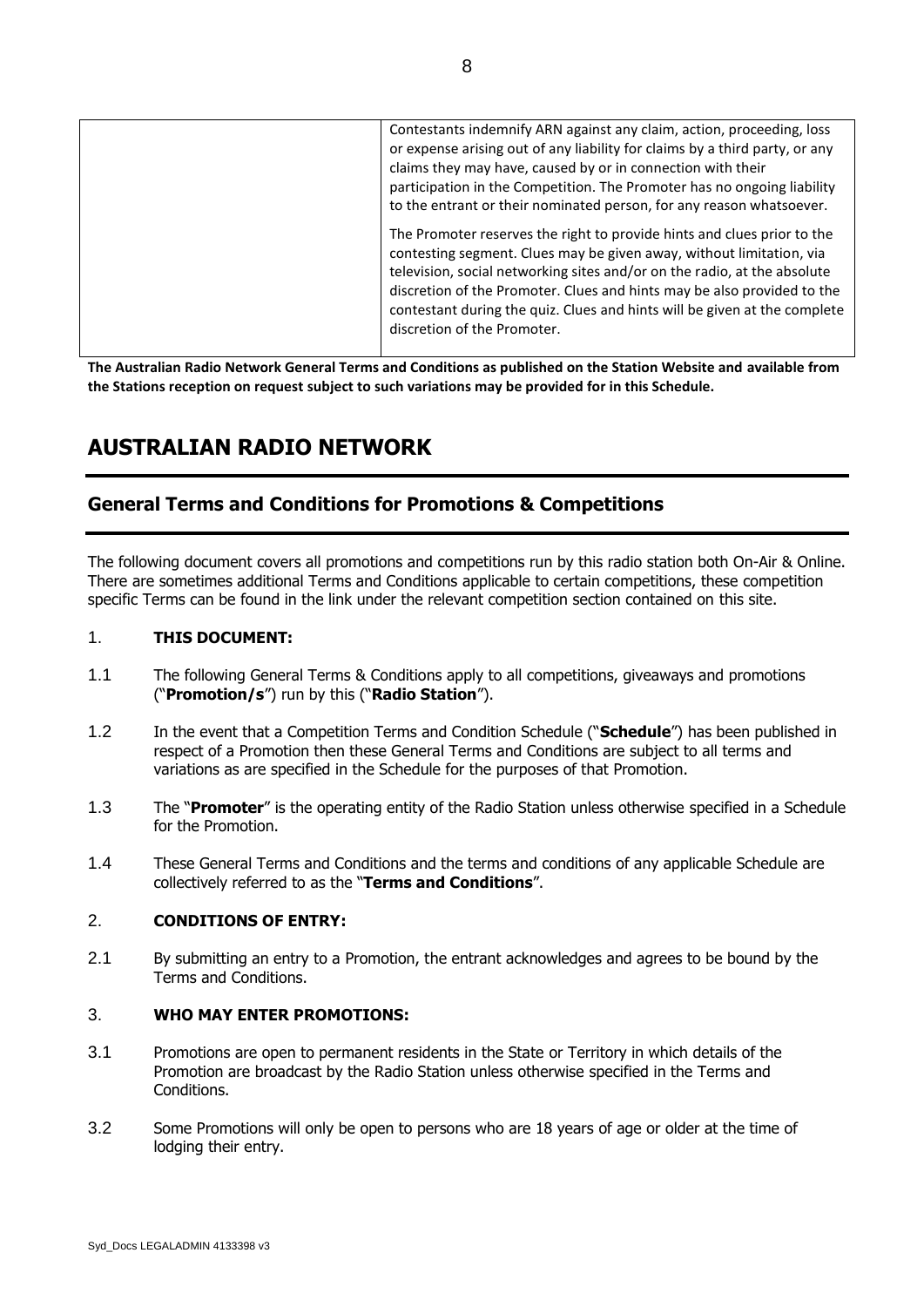- 3.3 The Promoter may specify health, fitness or other requirements for entry if a Promotion requires any form of participation on the part of the entrant or other persons. Such requirements will be determined by the Promoter at its discretion with regard to the health and safety of all participants.
- 3.4 The Promoter may at its discretion withdraw or exclude any person from the Promotion or participation in any prize based on that person's health or medical history.
- 3.5 Unless otherwise stated in a Schedule for a Promotion, each entrant may only enter a Promotion once.
- 3.6 Entries can only be made in an individual's own name and in their own capacity and no entry can be made for or on behalf of any other person, venture or organisation.
- 3.7 Promotions are not open to:
	- (a) employees of, or contractors to, the Promoter or any of its agencies involved with the Promotion;
	- (b) the spouse, de facto spouse, parent, natural or adopted child, or sibling (whether natural or adopted by a parent) of such employees and contractors (whether or not they live in the same household);
	- (c) any person who is discovered to have used or attempted to use any more than one name in order to qualify to win any Promotion run by the Promoter except in the case of a legal change of name;
	- (d) any person where that person or anyone from the same family or household has won a prize or prizes from the Promoter on the radio station or on any station owned or controlled by the Australian Radio Network valued either individually or collectively at more than **\$500 in the 30 days** prior to the commencement of the Promotion, or **\$20,000 in the 6 months** prior to the commencement of the Promotion.
- 3.8 All contestants acknowledge and agree that the Promoter can rely on the Terms and Conditions and in particular, this Clause 3 even if the Promoter only learns of a person's ineligibility after the Promoter has or appears to have awarded the prize to the ineligible person. In those circumstances, the Promoter can require return of the prize or payment of its value to the Promoter.

## 4. **ENTRY REQUIREMENTS:**

- 4.1 All entries must be lodged in accordance with the requirements of the Terms and Conditions for the specific Promotion.
- 4.2 The Promoter is entitled at its sole discretion to reject or disqualify any entry which it determines to be incomplete or ineligible or which in the sole opinion of the Promoter contains unlawful, defamatory, offensive or other material which if published or broadcast would place the business interests of the Promoter at risk or adversely effect the goodwill, name or reputation of the Promoter.
- 4.3 All entries in any form, whether written or delivered by email, telephone, SMS or otherwise are deemed received only upon actual receipt of a complete and eligible entry by the Promoter. In the case of online entries by way of website or other communication application, an entry will not be deemed received unless and until a complete and legible entry is received onto the Promoter database. The Promoter shall have no responsibility for the failure of any means of communication whether within the Promoter's control or otherwise.
- 4.4 Where entries are made by SMS, the maximum cost of each SMS is 55 cents (including GST). Participation will only be open to entries submitted from the Participant's own telephone and where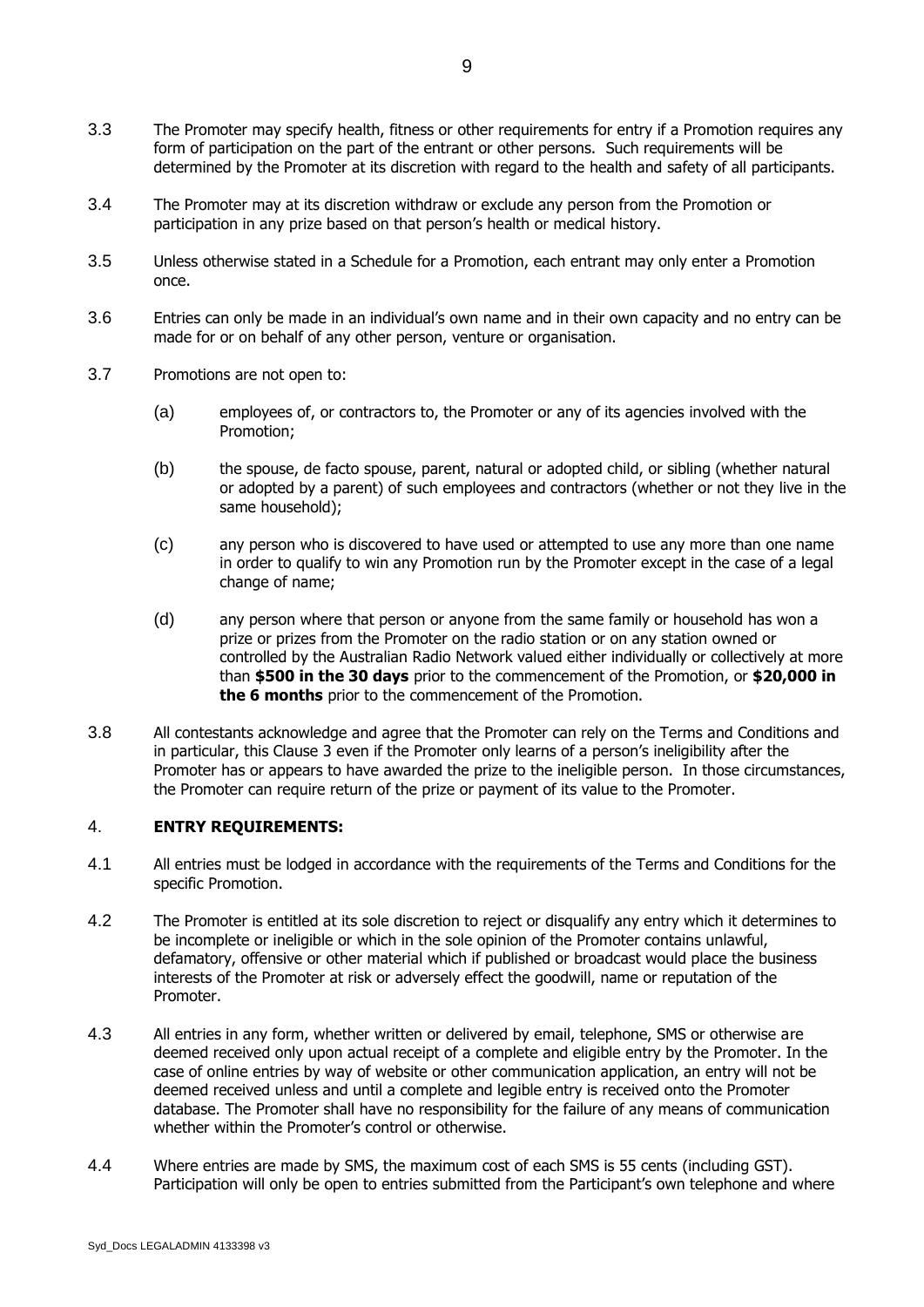such telephone allows caller ID, is SMS compatible and is connected via a service provider which allows the receipt of text and premier messaging.

#### 5. **PRIZES:**

- 5.1 All prizes will be awarded either:
	- (a) where a Schedule applies in respect of the Promotion, as provided for in that Schedule; or
	- (b) in other cases as is published by the Promoter in respect of the Promotion.
- 5.2 All prizes must be collected within 3 months of the date of notification of winners as provided for below. Subject to the regulatory requirements of the individual States or Territories, prizes not collected within 3 months will be forfeited and will be redistributed into the prize pool of the associated station and used for alternative contest giveaways. See clause 16 regarding Prize Claim and Delivery.
- 5.3 All prize items are valued based on recommended retail pricing inclusive of GST and the Promoter takes no responsibility for any variation in item values.
- 5.4 Any taxes which may be payable as a consequence of a winner receiving the prize are the sole responsibility of that winner.
- 5.5 Prizes are non-transferable and may not be redeemed for cash.
- 5.6 All "cash" prizes will be paid to by bank transfer to the winner's nominated bank account. Payments will only be made to the account owned by the winner. Alternatively, winners can request a cheque be drawn, payable to the winner only.
- 5.7 If the specified prize becomes unavailable due to general unforeseen circumstances, the Promoter may substitute a prize of like or equal value, subject to state regulations.
- 5.8 If the specified prize becomes unavailable due to acts of terrorism or acts of god (IE earthquake or other natural disaster). The Promoter and its associated promotional partners will not be liable for replacement of any prize.
- 5.9 If a prize comprises tickets or attendance at any function or event, the Promoter accepts no responsibility or liability in respect of the function or event. Should the function or event be cancelled, postponed or otherwise varied, including but not limited to by the substitution of the promoted performers, then the Promoter has no responsibility to provide alternate or substitute tickets or to provide any cash equivalent in substitute for the tickets. The winner will in all respects be bound by and comply with the terms and conditions applicable to such event or performance including but not limited to the requirements for responsible service of alcohol and the right of the Promoter, the organiser of such a function or event or their respective contractors or representatives the right to refuse the winner and/or any guests of the winner entry or service.
- 5.10 Where a prize includes backstage or other opportunities to meet performers or celebrities, all such opportunities are at the discretion of the relevant artist or celebrity and their management and the Promoter will not be responsible or liable in the event that such meet and greet opportunities do not take place and no replacement tickets, cash substitute or other compensation will be payable in any form by the Promoter in these circumstances.
- 5.11 If a prize includes attending an event where alcohol is served, then a winner and any accompanying guests must be 18 years of age or over and must carry with them at all times during such event valid photographic identification and must provide such proof of age for inspection on request.
- 5.12 If a prize comprises vouchers, then all vouchers will be subject to the terms and conditions of the provider of the vouchers and the expiry date specified by the provider of the voucher.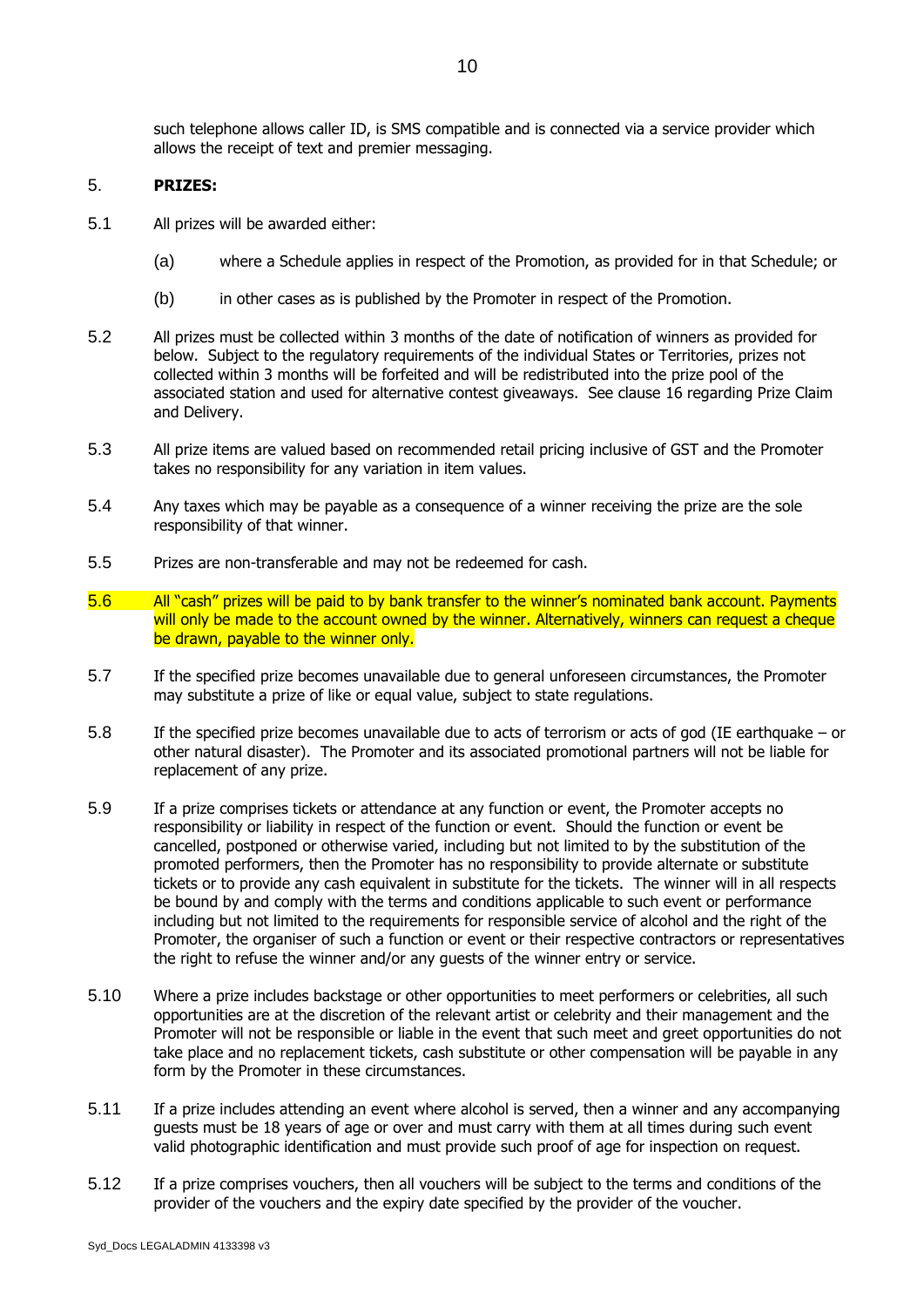- 5.13 Unless otherwise specified, the class of travel for a travel prize incorporating an airfare is economy class.
- 5.14 Any prize comprising accommodation will be for accommodation costs only and does not include additional charges (such as mini bar, in-room entertainment, dry cleaning, room service or other additional charges) unless additional room service or other related charges are expressly stated to be included in the Schedule for the Promotion.
- 5.15 All prizes awarded are for the benefit of the entrant only unless otherwise specified in a Schedule for the Promotion and are non-transferable. Prizes must be used within the applicable time frames and dates specified for the purposes of the Promotion and may be subject to availability and school holiday or peak season exclusions.
- 5.16 Where a prizes includes travel, it is the responsibility of the winner to take out appropriate travel and related insurance at their own cost.
- 5.17 If a prize includes overseas travel then unless otherwise specified in a Schedule for the Promotion, the prize will exclude applicable Government taxes and charges. It is the responsibility of the entrant to ensure they and any accompanying persons hold valid passports and comply with all legal and regulatory requirements for the travel component of any prize. All travel is at the entrant's own risk and the Promoter accepts no liability or responsibility whatsoever in respect of loss or injury caused during such travel. Failure for any reason to utilise a prize comprising travel within the specified dates will result in the forfeiture of the prize.
- 5.18 The Promoter may at its absolute discretion withdraw or exclude any person from the Promotion or participation in any prize if that person at any time behaves in a manner which in the opinion of the Promoter or the staff contractors or representatives of the operator of any event comprising a prize in a Promotion is inappropriate or offensive or is or could be considered antisocial, dangerous or threatening or which may cause injury to themselves or any other person.
- 5.19 The decision of the Promoter will be final in determining the winner of each Promotion. This will include but not be limited to adjudicating on whether answers to quizzes are correct or otherwise and in the event of a tie or draw in a Promotion determining at its discretion which entrant shall be declared the winner.
- 5.20 If the Promoter becomes aware at any time, including after a winner has been announced, that an entrant has not complied with these Terms and Conditions or other terms and conditions of the Promotion, the entrant will have no entitlement to any prize and, as required by the Promoter, must return or repay the full value of any prize received.

#### 6. **PARTICIPATION IN ACTIVITIES AND PRIZES AND INDEMNITY:**

- <span id="page-10-0"></span>6.1 Any entrant or winner participating in any activity for the purposes of the Promotion or in respect of any prize agrees to fully release and indemnify to the maximum extent permissible by law, the Promoter and Australian Radio Network and their respective contractors, employees, directors and officers in respect of any claim for accident, injury, property damage, financial lossor loss of life in connection with the entrant or winner's participation in the Promotion or prize.
- 6.2 The indemnity granted by each entrant and winner to the Promoter and Australian Radio Network and their respective contractors, employees, directors and officers pursuant to Clause 6.1 includes in respect of any cost, loss, expense, damage or liability whether direct or indirect or consequential, (present or future), and any fine or penalty incurred by the entrant or winner.
- 6.3 In respect of any prize comprising travel or any other activity, the winner expressly acknowledges that undertaking such travel or activity is at the winners own risk and sole discretion and that the winner will make their own assessment of the risks and of their own suitability to participate in or to undertake such activity or travel.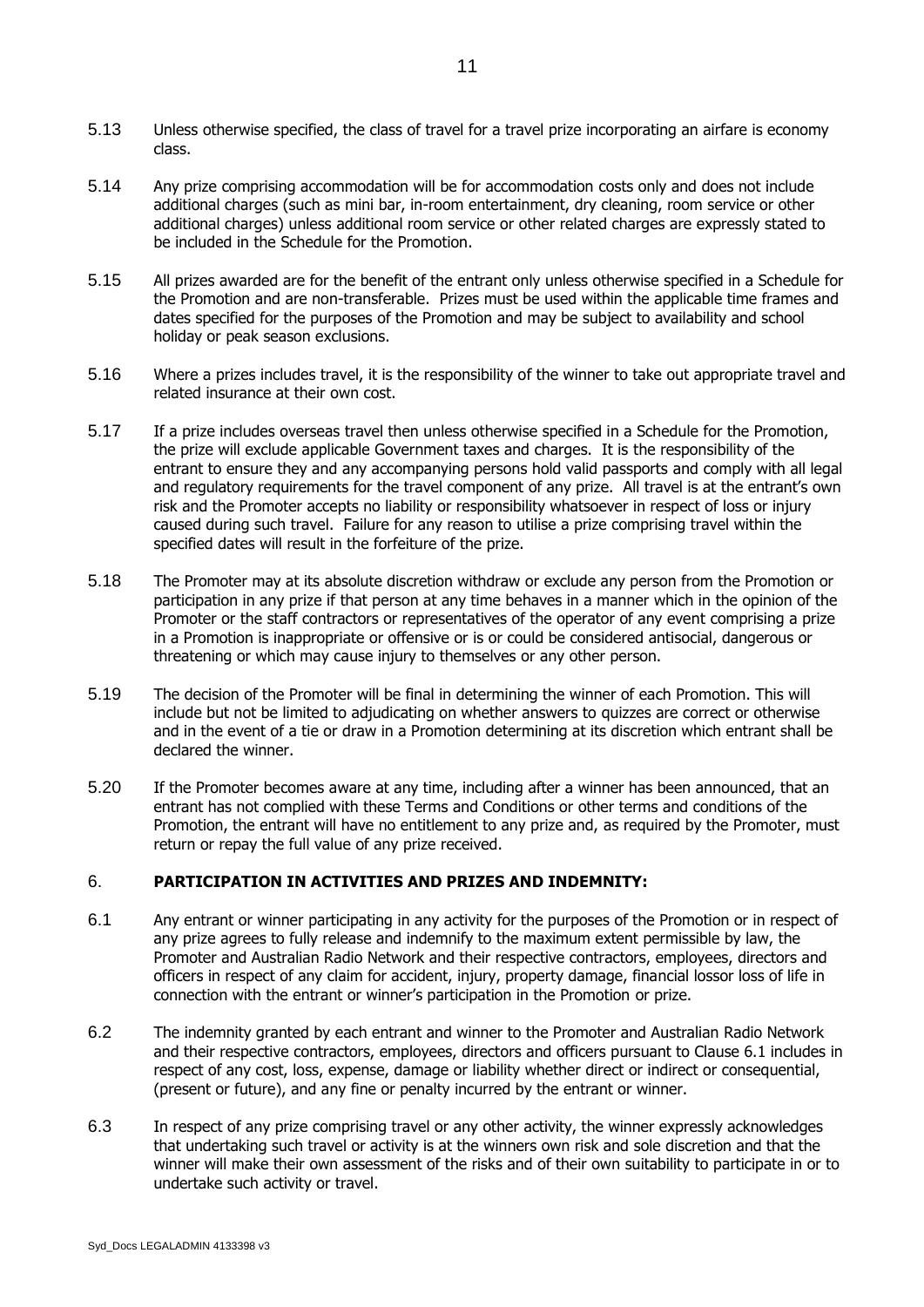- 6.4 Each entrant and winner may at the discretion of the Promoter be required to execute a Deed of Indemnity & Release prior to their participation in a Promotion or prize in a form determined by the Promoter. The Promoter may deem an entrant ineligible to participate in a Promotion or ineligible to win a prize if they fail to provide such release or indemnity on request.
- 6.5 Winner may substitute a proxy to take part on their behalf full details of proxy will need to be provided to the promoter prior to activity commencement. Such proxy to provide a release and indemnity in accordance with clause [6.1](#page-10-0) and otherwise to be bound by the Terms and Conditions of the Promotion.
- 6.6 Where an entrant or winner is under the age of 18, their parent or guardian will be required to sign the necessary indemnity and consent forms in order for the entrant to participate in the Promotion or prize.

#### 7. **PRIZE COLLECTION:**

- 7.1 Prizes must be claimed in person unless the winner is advised otherwise by the Promoter. The winner will be required to provide photographic identification for the purposes of collecting the prize. The collection of prizes is the sole responsibility of the winner.
- 7.2 For cash prizes, photographic identification must be provided in person at least 5 business days in advance of the intended pick up date to enable cheques to be drawn. Photographic identification will also be required when collecting the prize.
- 7.3 Lost cheques will only be reissued within 6 months of their original issue date and only once.
- 7.4 A copy of the Terms and Conditions and/or a signed receipt and acknowledgement must be signed and endorsed by any winner to indicate his/her understanding and acceptance of these terms.
- 7.5 Prizes will only be awarded following winner validation and verification. The determination of the Promoter or such judges as are nominated by the Promoter are final and no correspondence will be entered into.
- 7.6 If a prize is mailed to an entrant by the Promoter the Promoter shall not be responsible for any replacement or compensation if the prize is lost or is delayed so that for example tickets arrive after their scheduled event. It is at the sole discretion of the Promoter whether or not to mail any prize.

## 8. **PUBLICITY:**

- 8.1 Each entrant consents to the content of their entry and any telephone entries or other call with the Promoter being recorded, broadcast and published online by the Promoter without payment.
- 8.2 If an entrant submits a photograph as part of a Promotion the entrant consents and hereby grants to the Promoter all rights necessary for the Promoter to edit and publish on its website the photograph at the Promoter's discretion and for other publicity purposes associated with the promotion of the Radio Station. The entrant warrants to the Promoter that all parties shown in the photograph have provided their consent for the purposes of the Promotion and that the photograph is in fact a photograph of the entrant where this is a requirement of the Promotion.
- 8.3 Acceptance of a prize constitutes permission for the Promoter to use winner's name, suburb of residence, recording of winner's voice, photos and likeness and filming for advertising and promotional purposes by the Promoter for broadcast by radio and for use on line without compensation, unless otherwise prohibited by law. The winners name will NOT be used or listed in any other form of media without the explicit and written permission of the winner.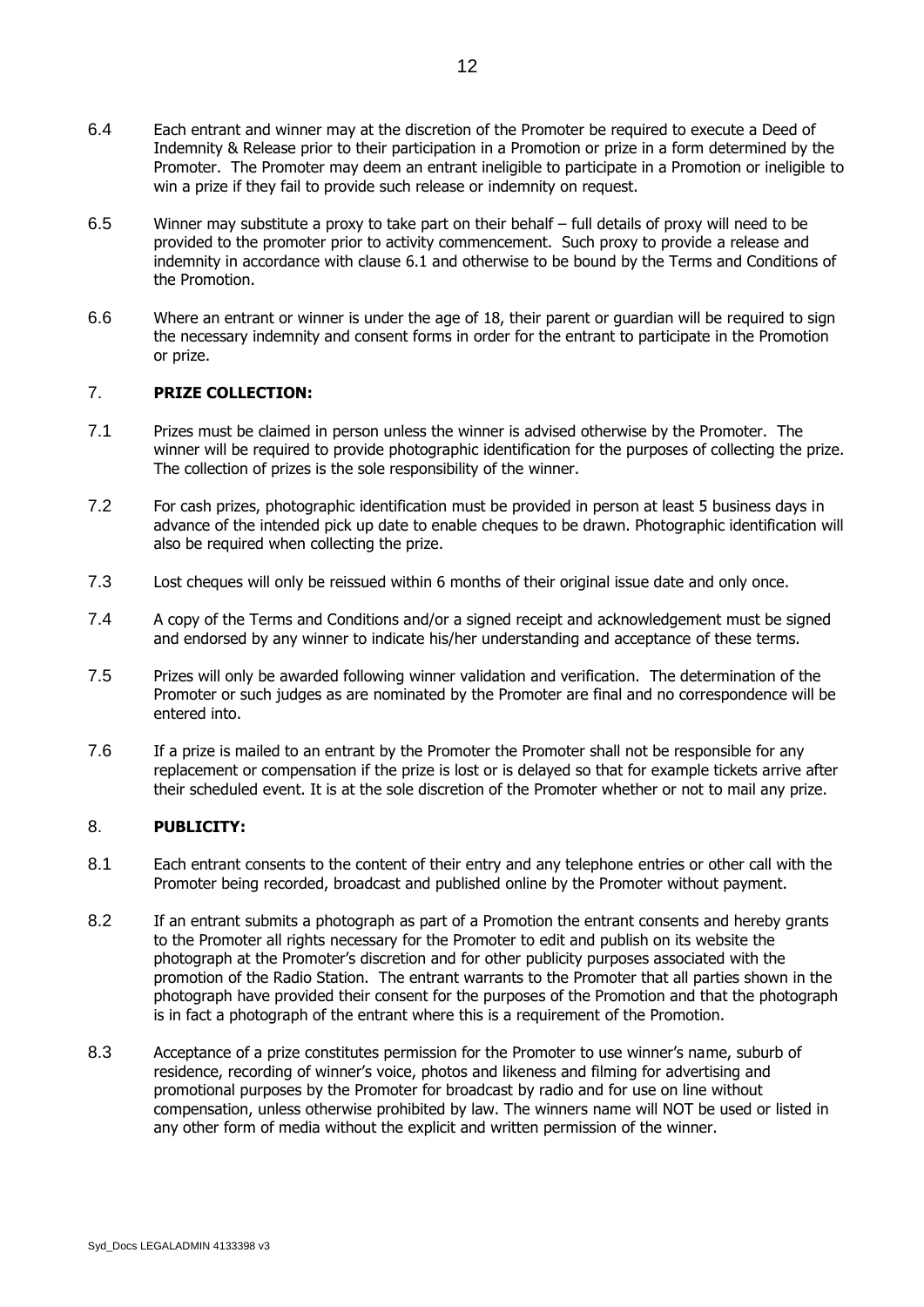#### 9. **EXCLUSION OF LIABILITY:**

- 9.1 The Promoter takes no responsibility for the loss of prizes due to incorrect or imprecise delivery details provided by an entrant.
- 9.2 The Promoter makes no representations or warranties as to the quality, suitability or merchantability of any goods or services offered as prizes.
- 9.3 To the extent permitted by law, the Promoter is not liable for any loss suffered or sustained to personal property and including, but not limited to consequential (including economic) loss by reason of any act or omission, deliberate or negligent, by the Promoter, or its servants or agents, in connection with the arrangement for supply, or the supply, of any goods or services by any person to the prize winner(s) and, where applicable, to any persons accompanying the winners.
- 9.4 A winner (or his or her guests, parent or guardian as appropriate) may be required to sign and return any liability release provided by the Promoter and/or its contractors as a condition of the prize being awarded. Failure to return the signed releases and indemnities will result in the entitlement to the prize being forfeited and the selection of another winner.

#### 10. **OWNERSHIP OF ENTRIES:**

10.1 All entries (whether in written, audio or visual form, or a combination of those) become and remain the property of the Promoter (subject to the limits contained in the Privacy Statement).

#### 11. **DISQUALIFICATION:**

- 11.1 The Promoter is not responsible for lost, interrupted communications or unavailable network server or other connections, failed telephone, mid-delivery or computer transmissions or other errors of any kind, whether human, mechanical or electronic.
- 11.2 The Promoter assumes no responsibility for any error, defect, delay, theft or unauthorised access to or alternation of entries. Subject to any written directions given under the applicable law, if for any reason, the Promotion is not capable of operating as planned, including infection by computer viruses, tampering, unauthorised intervention, fraud or any other causes beyond the control of the Promoter which corrupts or affects the administration, security, fairness, or proper conduct of the Promotion, then the Promoter reserves the right, at its sole discretion, to cancel, terminate, modify or suspend the Promotion.
- 11.3 The Promoter reserves the right, in its sole discretion, to disqualify any individual for:
	- (a) tampering with the entry process, including exceeding any limitation on the numbers of entries, or any other process as determined by the Promoter that in any way affects the fairness of the promotion;
	- (b) tampering with the operation of the Promotion or any web site of the Promoter or associated with the Promotions;
	- (c) acting in violation of these Terms and Conditions; or
	- (d) acting in an unsportsmanlike or disruptive manner.
- 11.4 If an entrant selected as winner is found to be in breach of these Terms and Conditions a new winner may be selected and, in the event that the entrant in breach has been awarded a prize, the entrant may be required to return the prize or reimburse the value of the prize to the Promoter.

## 12. **TERMINATION:**